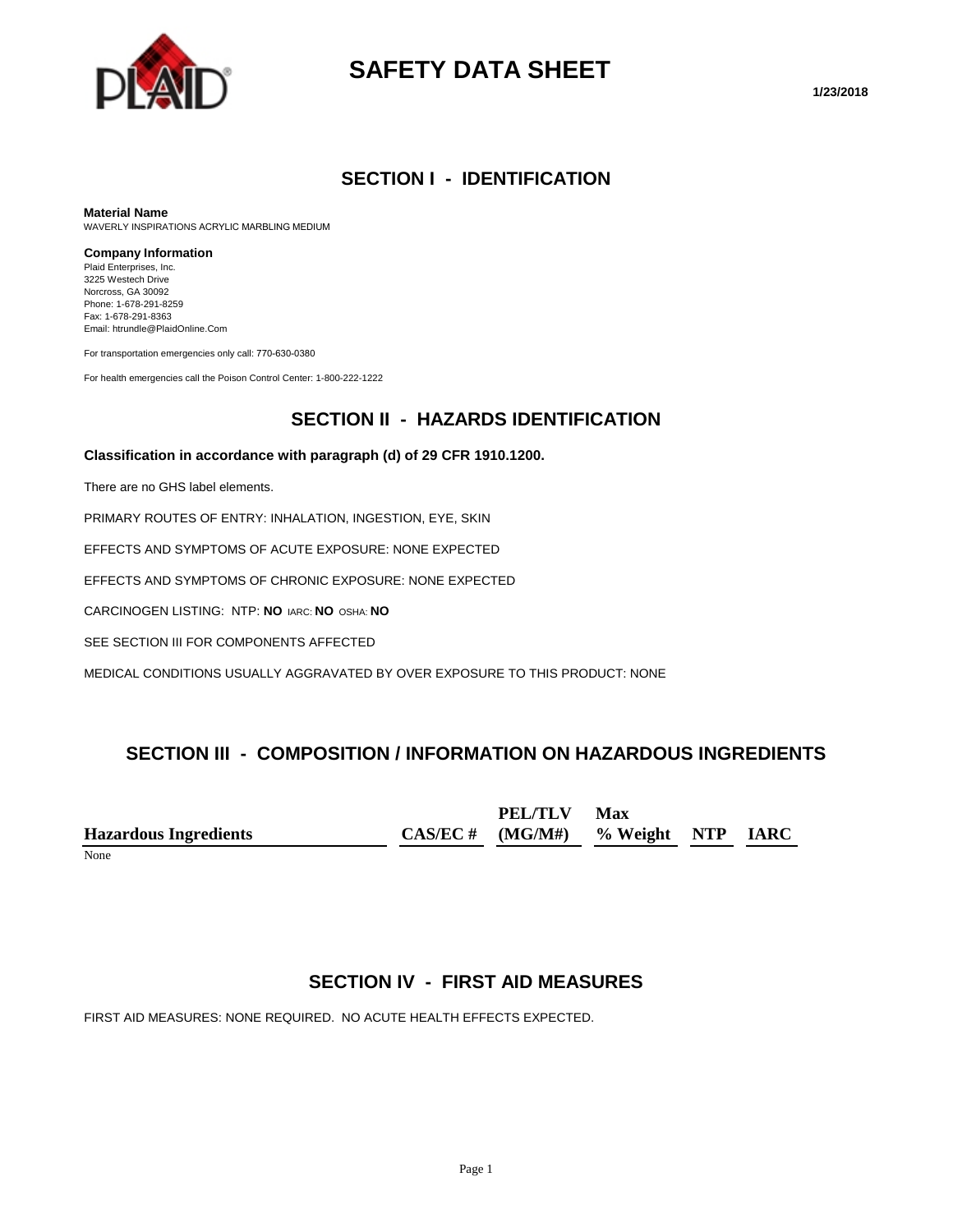# **SECTION V - FIRE FIGHTING MEASURES**

FLASH POINT (METHOD): N/A  $\overline{A}$  autoignition temperature: N/A EXPLOSION LIMITS IN AIR (% BY VOLUME): NOT EXPLOSIVE EXTINGUISHING MEDIA: NO SPECIAL MEDIA REQUIRED FIRE FIGHTING PROCEDURES: NO SPECIAL FIRE FIGHTING PROCEDURES REQUIRED UNUSUAL FIRE & EXPLOSION HAZARDS: NOT COMBUSTIBLE

# **SECTION VI - ACCIDENTAL RELEASE MEASURES**

STEPS TO BE TAKEN IN CASE A MATERIAL IS SPILLED: Clean up in accordance with all applicable regulations. Absorb spillage with noncombustible, absorbent material. For waste disposal, see Section XIII

# **SECTION VII - HANDLING AND STORAGE**

PRECAUTIONS TO BE TAKEN DURING STORAGE AND HANDLING: Good industrial hygiene practice requires that exposure be maintained below the TLV. This is preferably achieved through the provision of adequate ventilation. When exposure cannot be adequately controlled in this way, personal respiratory protection should be employed.

# **SECTION VIII - EXPOSURE CONTROLS / PERSONAL PROTECTION**

RESPIRATORY PROTECTION AND SPECIAL VENTILATION REQUIREMENTS: NONE REQUIRED OTHER PROTECTIVE EQUIPMENT (GLOVES, GOGGLES, ETC): NONE REQUIRED WORK/HYGIENE PRACTICES: NONE REQUIRED ENGINEERING CONTROLS: NONE REQUIRED

# **SECTION IX - PHYSICAL AND CHEMICAL PROPERTIES**

BOILING POINT: N/A GENERAL MELTING POINT: N/A VAPOR PRESSURE: N/A SPECIFIC VAPOR DENSITY (AIR=1): N/A SPECIFIC GRAVITY: N/A

SOLUBILITY IN WATER: N/A REACTIVITY IN WATER: NON-REACTIVE

# **SECTION X - STABILITY AND REACTIVITY**

HAZARDOUS POLYMERIZATION PRODUCTS: N/A STABILITY: STABLE CONDITIONS TO AVOID: N/A INCOMPATIBILITY (MATERIALS TO AVOID): N/A HAZARDOUS DECOMPOSITION PRODUCTS: Carbon monoxide, carbon dioxide and smoke

# **SECTION XI - TOXICOLOGICAL INFORMATION**

ACUTE EFFECTS ASSOCIATED WITH USE OF THIS MATERIAL: NONE EXPECTED The summated LD50 is 31382 mg/kg. The summated LC50 is 27556 mg/cubic meter. This product is not considered to be a known or suspected human carcinogen by NTP, IARC or OSHA (see section III)

# **SECTION XII - ECOLOGICAL INFORMATION**

NO HARMFUL EFFECTS KNOWN OTHER THAN THOSE ASSOCIATED WITH SUSPENDED INERT SOLIDS IN WATER.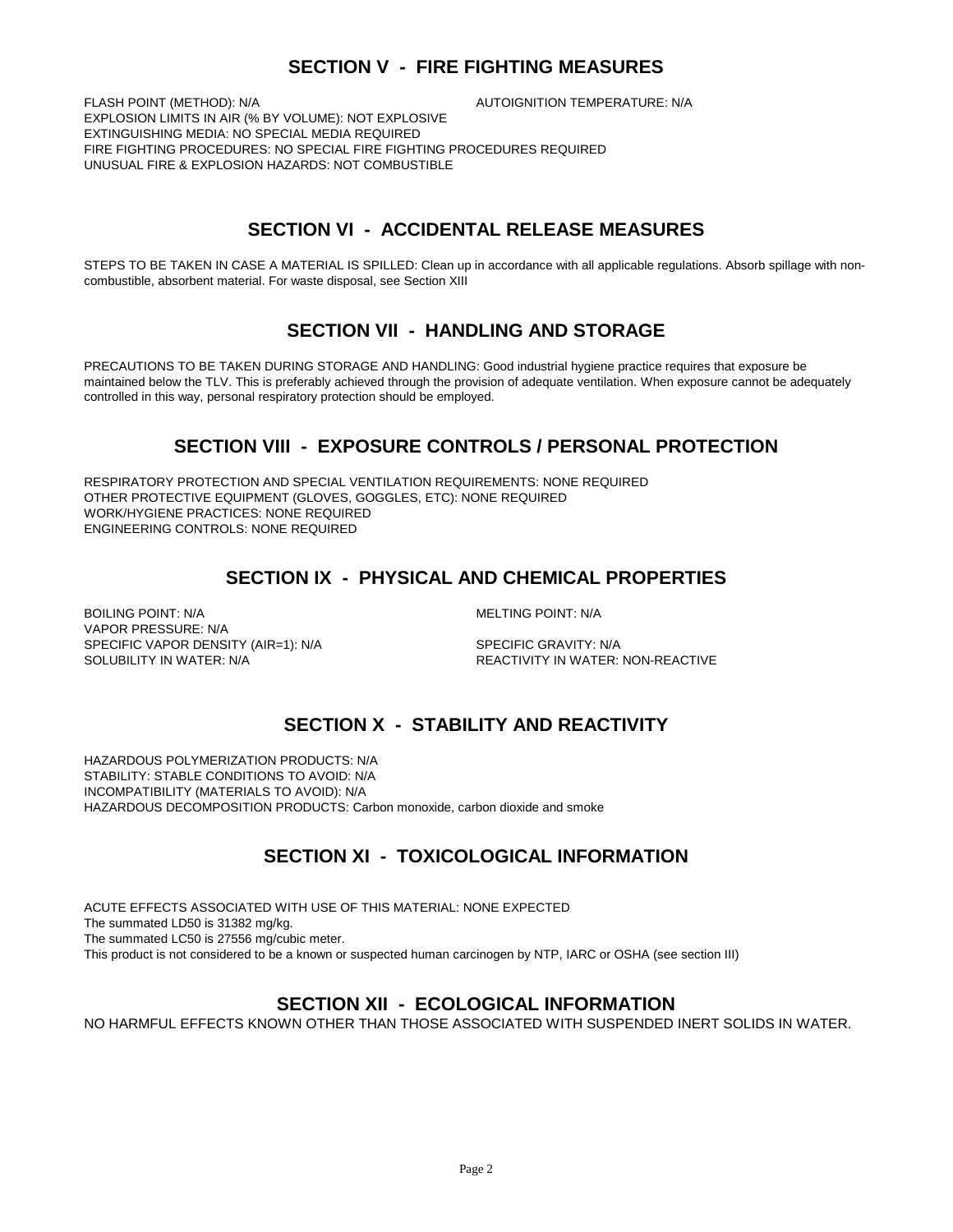# **SECTION XIII - DISPOSAL CONSIDERATIONS**

RCRA HAZARD CLASS (40 CFR 261): THIS PRODUCT IS NOT CLASSIFIED AS A HAZARDOUS WASTE. WASTE DISPOSAL METHOD: DISPOSE OF IN ACCORDANCE WITH FEDERAL, STATE AND LOCAL REGULATIONS.

#### **SECTION XIV - TRANSPORTATION INFORMATION**

U.S. DOT (49 CFR 172.101): THIS IS NOT A HAZARDOUS MATERIAL AS CLASSIFIED BY CFR 172.101.

#### **SECTION XV - REGULATORY INFORMATION**

CONTENTS OF THIS SDS COMPLY WITH OSHA HAZARD COMMUNICATION STANDARD 29 CFR 1910.1200

EPA SARA TITLE III CHEMICAL LISTINGS: SECTION 302.4 EXTREMELY HAZARDOUS SUBSTANCES (40 CFR 355): NONE

SECTION 313 TOXIC CHEMICALS (40 CFR 372): NONE

INTERNATIONAL REGULATIONS

CANADIAN WHMIS: THIS PRODUCT IS A CONTROLLED PRODUCT UNDER CANADA'S WORKPLACE HAZARDOUS MATERIALS INFORMATION SYSTEM. IT CONTAINS THE FOLLOWING TOXIC OR HIGHLY TOXIC MATERIALS: AMORPHOUS SILICA PROPYLENE GLYCOL

SUPPLEMENTAL STATE COMPLIANCE INFORMATION:

THIS PRODUCT CONTAINS THE FOLLOWING CHEMICAL(S) LISTED UNDER NEW JERSEY'S RIGHT TO KNOW PROGRAM: AMORPHOUS SILICA PROPYLENE GLYCOL

THIS PRODUCT CONTAINS THE FOLLOWING CHEMICAL(S) REQUIRING NOTIFICATION TO THE STATE OF WASHINGTON UNDER THEIR CHILDREN'S SAFE PRODUCTS ACT: ALKYLPHENOL ETHOXYLATE

THIS PRODUCT CONTAINS THE FOLLOWING CHEMICAL(S) LISTED IN FLORIDA'S TOXIC SUBSTANCE LIST: 2-Amino-2-methyl-1-propanol Amorphous silica Iron oxide fume

THIS PRODUCT CONTAINS THE FOLLOWING CHEMICAL(S) LISTED IN MAINE'S PRIORITY CHEMICAL LIST: **NONE** 

THIS PRODUCT CONTAINS THE FOLLOWING CHEMICALS CONSIDERED BY VERMONT AS BEING OF VERY HIGH CONCERN TO CHILDREN: NONE

THIS PRODUCT CONTAINS THE FOLLOWING CHEMICAL(S) LISTED IN MASSACHUSETTS HAZARDOUS SUBSTANCE LIST: 2-Amino-2-methyl-1-propanol Amorphous silica Carbon black Iron oxide dust

THIS PRODUCT CONTAINS THE FOLLOWING CHEMICAL(S) LISTED ON MICHIGAN'S CRITICAL MATERIALS REGISTER: **NONE** 

THIS PRODUCT CONTAINS THE FOLLOWING CHEMICAL(S) LISTED ON MINNESOTA'S HAZARDOUS SUBSTANCES LIST: Carbon black Propylene glycol Silica (SiO2)